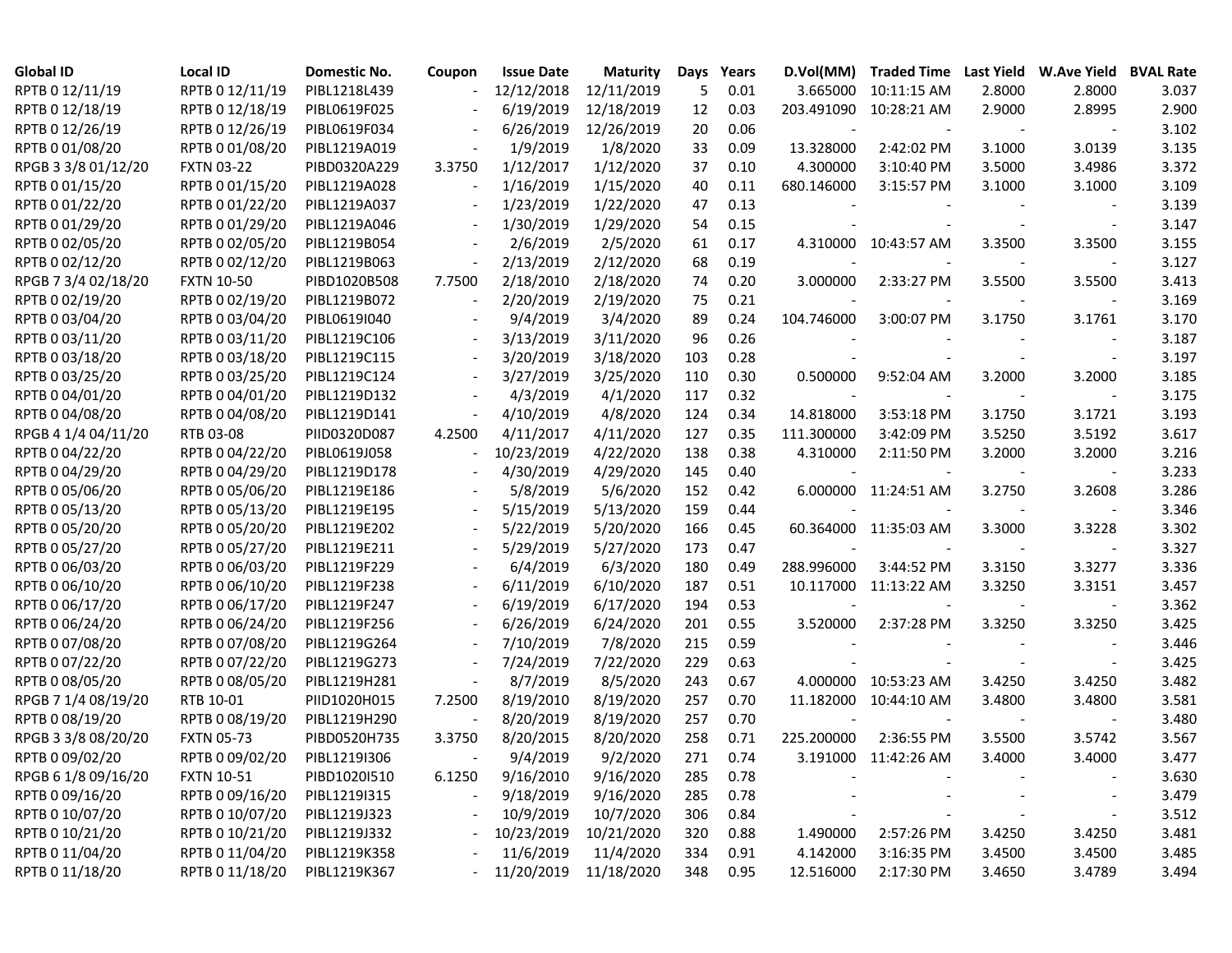| <b>Global ID</b>     | <b>Local ID</b>   | Domestic No. | Coupon  | <b>Issue Date</b> | <b>Maturity</b>  | Days  | Years | D.Vol(MM)              | Traded Time Last Yield W.Ave Yield BVAL Rate |        |                          |       |
|----------------------|-------------------|--------------|---------|-------------------|------------------|-------|-------|------------------------|----------------------------------------------|--------|--------------------------|-------|
| RPTB 0 12/02/20      | RPTB 0 12/02/20   | PIBL1219L375 |         | 12/4/2019         | 12/2/2020        | 362   | 0.99  | 29.699000              | 2:47:43 PM                                   | 3.4500 | 3.4483                   | 3.442 |
| RPGB 5 7/8 12/16/20  | <b>FXTN 10-52</b> | PIBD1020L525 | 5.8750  | 12/16/2010        | 12/16/2020       | 376   | 1.03  | 10.000000              | 11:44:02 AM                                  | 3.7300 | 3.7300                   | 3.708 |
| RPGB 4 1/4 01/25/21  | <b>FXTN 03-23</b> | PIBD0321A236 | 4.2500  | 1/25/2018         | 1/25/2021        | 416   | 1.14  | 1.050000               | 9:59:16 AM                                   | 3.6500 | 3.6500                   | 3.820 |
| RPGB 7 3/8 03/03/21  | RTB 10-02         | PIID1021C027 | 7.3750  | 3/3/2011          | 3/3/2021         | 453   | 1.24  |                        |                                              |        |                          | 3.691 |
| RPGB 3 1/2 03/20/21  | <b>FXTN 07-57</b> | PIBD0721C574 | 3.5000  | 3/20/2014         | 3/20/2021        | 470   | 1.29  |                        | 6.000000 11:24:59 AM                         | 3.7300 | 3.7675                   | 3.705 |
| RPGB 6 1/2 04/28/21  | <b>FXTN 10-53</b> | PIBD1021D531 | 6.5000  | 4/28/2011         | 4/28/2021        | 509   | 1.39  |                        |                                              |        |                          | 3.708 |
| RPGB 4 7/8 06/13/21  | RTB 03-09         | PIID0321F092 | 4.8750  | 6/13/2018         | 6/13/2021        | 555   | 1.52  | 8.542000               | 2:15:32 PM                                   | 3.6750 | 3.7311                   | 3.841 |
| RPGB 5 3/4 10/20/21  | RTB 10-03         | PIID1021J039 | 5.7500  | 10/20/2011        | 10/20/2021       | 684   | 1.87  |                        |                                              |        | $\overline{\phantom{a}}$ | 3.772 |
| RPGB 5 3/4 11/24/21  | <b>FXTN 10-55</b> | PIBD1021K551 | 5.7500  | 11/24/2011        | 11/24/2021       | 719   | 1.97  | 2.500000               | 3:38:17 PM                                   | 3.9750 | 3.9750                   | 3.785 |
| RPGB 6 3/8 01/19/22  | <b>FXTN 10-54</b> | PIBD1022G545 | 6.3750  | 7/19/2011         | 1/19/2022        | 775   | 2.12  | 9.680000               | 3:37:12 PM                                   | 3.8500 | 3.8490                   | 3.786 |
| RPGB 4 01/26/22      | <b>FXTN 05-74</b> | PIBD0522A747 | 4.0000  | 1/26/2017         | 1/26/2022        | 782   | 2.14  | 4.370000               | 3:39:35 PM                                   | 3.8750 | 3.8223                   | 3.754 |
| RPGB 15 03/14/22     | <b>FXTN 20-02</b> | PIBD2022C021 | 15.0000 | 3/14/2002         | 3/14/2022        | 829   | 2.27  |                        |                                              |        |                          | 3.825 |
| RPGB 4 3/4 07/04/22  | <b>FXTN 03-24</b> | PIBD0322G247 | 4.7500  | 7/4/2019          | 7/4/2022         | 941   | 2.58  | 3.400000               | 2:38:23 PM                                   | 3.8050 | 3.8099                   | 3.809 |
| RPGB 4 7/8 08/02/22  | <b>FXTN 10-56</b> | PIBD1022H562 | 4.8750  | 8/2/2012          | 8/2/2022         | 970   | 2.66  |                        |                                              |        | $\overline{\phantom{a}}$ | 3.876 |
| RPGB 4 3/4 09/13/22  | <b>FXTN 10-57</b> | PIBD1022I570 | 4.7500  | 9/13/2012         | 9/13/2022        | 1,012 | 2.77  |                        |                                              |        |                          | 3.892 |
| RPGB 12 3/4 10/17/22 | <b>FXTN 20-03</b> | PIBD2022J033 | 12.7500 | 10/17/2002        | 10/17/2022       | 1,046 | 2.86  |                        |                                              |        |                          | 3.904 |
| RPGB 4 5/8 12/04/22  | RTB 05-11         | PIID0522L114 | 4.6250  | 12/4/2017         | 12/4/2022 1,094  |       | 3.00  | 59.445000              | 3:46:50 PM                                   | 3.8800 | 3.8891                   | 3.879 |
| RPGB 4 12/06/22      | <b>FXTN 10-58</b> | PIBD1022L585 | 4.0000  | 12/6/2012         | 12/6/2022 1,096  |       | 3.00  |                        |                                              |        |                          | 3.922 |
| RPGB 13 02/20/23     | <b>FXTN 20-04</b> | PIBD2023B048 | 13.0000 | 2/20/2003         | 2/20/2023 1,172  |       | 3.21  |                        |                                              |        | $\overline{\phantom{a}}$ | 3.953 |
| RPGB 5 1/2 03/08/23  | <b>FXTN 05-75</b> | PIBD0523C752 | 5.5000  | 3/8/2018          | 3/8/2023 1,188   |       | 3.25  | 12.000000              | 2:24:24 PM                                   | 3.9400 | 3.9400                   | 3.948 |
| RPGB 3 1/2 04/21/23  | <b>FXTN 07-58</b> | PIBD0723D588 | 3.5000  | 4/21/2016         | 4/21/2023 1,232  |       | 3.37  | 12.700000              | 3:43:42 PM                                   | 3.9400 | 3.9443                   | 3.961 |
| RPGB 11 7/8 05/29/23 | <b>FXTN 20-05</b> | PIBD2023E054 | 11.8750 | 5/29/2003         | 5/29/2023 1,270  |       | 3.48  |                        |                                              |        | $\overline{\phantom{a}}$ | 3.992 |
| RPGB 3 1/4 08/15/23  | RTB 10-04         | PIID1023H046 | 3.2500  | 8/15/2013         | 8/15/2023 1,348  |       | 3.69  | 63.100000              | 3:43:32 PM                                   | 4.0500 | 4.0713                   | 4.060 |
| RPGB 11 3/8 10/23/23 | <b>FXTN 20-06</b> | PIBD2023J068 | 11.3750 | 10/23/2003        | 10/23/2023 1,417 |       | 3.88  |                        |                                              |        | $\overline{\phantom{a}}$ | 4.050 |
| RPGB 6 1/4 03/12/24  | RTB 05-12         | PIID0524C129 | 6.2500  | 3/12/2019         | 3/12/2024 1,558  |       | 4.27  | 2505.418000            | 3:43:17 PM                                   | 4.0300 | 4.0306                   | 4.029 |
| RPGB 4 1/2 04/20/24  | <b>FXTN 07-59</b> | PIBD0724D595 | 4.5000  | 4/20/2017         | 4/20/2024 1,597  |       | 4.37  |                        |                                              |        |                          | 4.055 |
| RPGB 12 3/8 06/03/24 | <b>FXTN 20-07</b> | PIBD2024F075 | 12.3750 | 6/3/2004          | 6/3/2024 1,641   |       | 4.49  |                        |                                              |        |                          | 4.141 |
| RPGB 12 7/8 08/05/24 | <b>FXTN 20-08</b> | PIBD2024H086 | 12.8750 | 8/5/2004          | 8/5/2024 1,704   |       | 4.67  |                        |                                              |        |                          | 4.168 |
| RPGB 4 1/8 08/20/24  | <b>FXTN 10-59</b> | PIBD1024H595 | 4.1250  | 8/20/2014         | 8/20/2024 1,719  |       | 4.71  |                        |                                              |        |                          | 4.208 |
| RPGB 4 1/4 10/17/24  | <b>FXTN 05-76</b> | PIBD0524J762 | 4.2500  | 10/17/2019        | 10/17/2024 1,777 |       | 4.87  | 6.000000               | 2:22:48 PM                                   | 4.1000 | 4.1000                   | 4.197 |
| RPGB 13 3/4 11/11/24 | <b>FXTN 20-09</b> | PIBD2024K091 | 13.7500 | 11/11/2004        | 11/11/2024 1,802 |       | 4.93  |                        |                                              |        |                          | 4.208 |
| RPGB 5 3/4 04/12/25  | <b>FXTN 07-61</b> | PIBD0725D618 | 5.7500  | 4/12/2018         | 4/12/2025 1,954  |       | 5.35  | 12.000000              | 3:40:25 PM                                   | 4.2750 | 4.2500                   | 4.247 |
| RPGB 12 1/8 04/14/25 | <b>FXTN 20-10</b> | PIBD2025D103 | 12.1250 | 4/14/2005         | 4/14/2025 1,956  |       | 5.36  |                        |                                              |        |                          | 4.268 |
| RPGB 3 5/8 09/09/25  | <b>FXTN 10-60</b> | PIBD1025I608 | 3.6250  | 9/9/2015          | 9/9/2025 2,104   |       | 5.76  |                        |                                              |        |                          | 4.413 |
| RPGB 12 1/8 10/20/25 | <b>FXTN 20-11</b> | PIBD2025J116 | 12.1250 | 10/20/2005        | 10/20/2025 2,145 |       | 5.87  |                        |                                              |        |                          | 4.340 |
| RPGB 18 1/4 11/29/25 | <b>FXTN 25-01</b> | PIBD2525K015 | 18.2500 | 11/29/2000        | 11/29/2025 2,185 |       | 5.98  |                        |                                              |        |                          | 4.355 |
| RPGB 10 1/4 01/19/26 | <b>FXTN 20-12</b> | PIBD2026A122 | 10.2500 | 1/19/2006         | 1/19/2026 2,236  |       | 6.12  |                        |                                              |        |                          | 4.372 |
| RPGB 6 1/4 02/14/26  | <b>FXTN 07-62</b> | PIBD0726B627 | 6.2500  | 2/14/2019         | 2/14/2026 2,262  |       | 6.19  | 1983.700000 3:37:49 PM |                                              | 4.3800 | 4.3877                   | 4.387 |
| RPGB 3 1/2 09/20/26  | RTB 10-05         | PIID1026I057 | 3.5000  | 9/20/2016         | 9/20/2026 2,480  |       | 6.79  |                        | 313.000000 10:58:07 AM                       | 4.5300 | 4.5287                   | 4.533 |
| RPGB 6 1/4 10/20/26  | RTB 15-01         | PIID1526J019 | 6.2500  | 10/20/2011        | 10/20/2026 2,510 |       | 6.87  |                        |                                              |        |                          | 4.458 |
| RPGB 8 12/07/26      | <b>FXTN 20-13</b> | PIBD2026L139 | 8.0000  | 12/7/2006         | 12/7/2026 2,558  |       | 7.00  |                        |                                              |        |                          | 4.474 |
| RPGB 5 3/8 03/01/27  | RTB 15-02         | PIID1527C023 | 5.3750  | 3/1/2012          | 3/1/2027 2,642   |       | 7.23  |                        |                                              |        |                          | 4.508 |